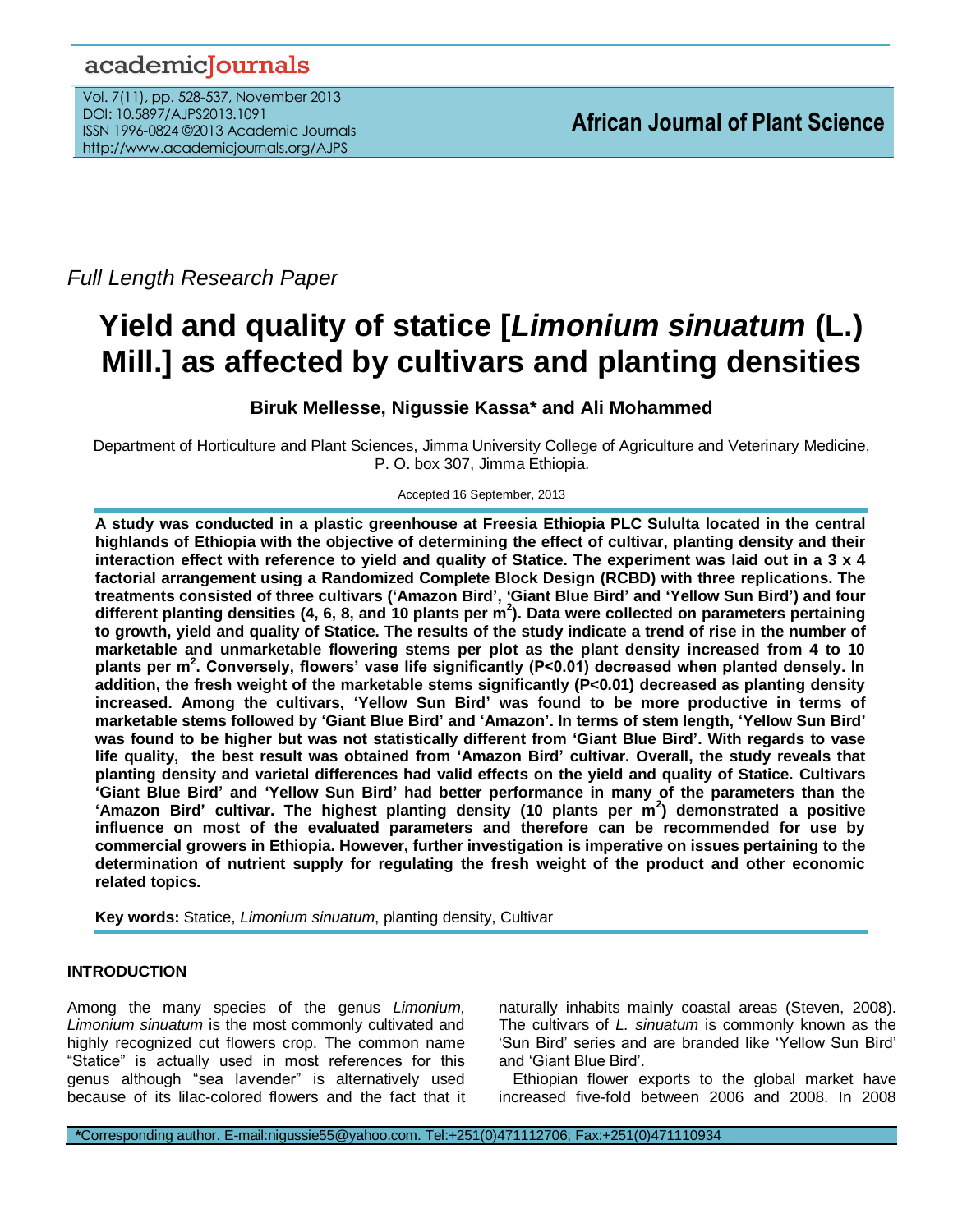alone, Ethiopia earned 114 million dollars from the floriculture industry. The country's high altitude areas provide near ideal growing conditions for most high value cut flower crops, including Roses (*Rosa hybrida* L.*)*, Gypsophila or Baby's Breath *(Gypsophila paniculata* L*.*), Statice (*Limonium spp*), Carnations (*Dianthus caryophyllus* L.) and Chrysanthemum (*Chrysanthemum spp*) (EHPEA, 2009).

Among the cut flower crops grown in the country, Statice is currently in demand by new investors for a large scale production owing to its easy plant care requirement and good selling price in the auction market. Based on these facts, four well-known firms were involved in growing and exporting of this crop. However, among the operating farms, some have been forced to stop production because of the major quality and productivity issues related to fresh weight of the flowers, planting density, and cultivar selection. Despite the stated bottlenecks, a number of new farms have shown interest in growing of the crop. Among these, Freesia Ethiopia PLC is the one that decided to include the crop in its production scheme. However, unlike others, the company sought to ascertain some specific facts before launching production. Thus, finding out appropriate planting density and type of cultivars that brings better quality and yield in Ethiopian condition would be necessary to support growers to be competitive in the global market. Optimization of plant spacing in corresponding to adapted cultivar would be vital to ensure the best economic return (Khan et al., 2003). To this aim, a study was initiated to determine the effects of cultivar, planting density and their interaction effect on yield and quality of Statice.

A wide range of spacing has been used in Statice field production. Paparozzi and Hatterman (1988) used 30 cm between plants and 69 cm between rows which gives planting density of 4.8 plants/ $m^2$  while Whipker and Hammer (1994) used 30 by 30 cm spacing between plants and rows, which is equivalent to 11.111 plants/ $m^2$ or 111,111 plants per hectare. Wilfret et al. (1973) used two rows of plants with 30 cm between plants and 30 cm between rows. Plants were grown on raised beds 76 to 90 cm wide and 135 cm between bed centers, resulting in approximately 50,000 plants per ha.

The performance of Statice in terms of yield and quality has been reported to be substantially affected by the kind of variety selected (Dole and Wilkins, 2005; Burchi et al., 2006; Fascella and Zizzo, 2004), the growing environment and the management practice during the growing season (Starman et al., 1995).

#### **MATERIALS AND METHODS**

#### **Study area**

The study was conducted in a plastic greenhouse at Freesia Ethiopia PLC located at Sululta, Ethiopia which is 20 km away from Addis Ababa. Geographically, the area is situated at 9° 11' 0" latitude and 38° 39' 0" longitude at an average altitude of 2785

m.a.s.l. The inside temperature and relative humidity (RH) were controlled within the range of 15-20°C and 65-75%, respectively using a computerized system (Hogendoren systems) installed within the farm.

#### **Materials**

The seedlings of three *L. sinuatum* cultivars, namely 'Amazon Bird', 'Giant Blue Bird' and 'Yellow Sun Bird' were imported from The Netherlands and used for the study. Three blocks were then prepared with each having 12 experimental plots. Each plot had a size of 0.834 x 1.2 m =  $\frac{1}{1}$  m<sup>2</sup> with a distance of 80 cm between plots. The blocks were a meter apart from each other. After this, a standard wire mesh with 1.2 m width was laid along all the blocks which later helped as a support for the stems.

#### **Experimental design and treatments**

The experiment was laid out in a 3 x 4 factorial arrangement with Randomized Complete Block Design (RCBD). The treatments consisted of three cultivars ('Amazon Bird', 'Giant Blue Bird' and 'Yellow Sun Bird') and four different planting densities (4, 6, 8 and 10 plants/ $m<sup>2</sup>$ ). The experiment was replicated three times. Then, the 12 treatments combinations were assigned randomly to the experimental units within a block.

Fertilizer was applied as per the recommendation based on the result of soil analysis throughout the growing season and other management practices like weeding, raising the wire mesh, and removing of dry leaves were performed whenever necessary. Fertigation was conducted using a computerized sprinkler system in the vegetative stage and drip irrigation was used later during the flowering stage.

#### **Measurements**

Data were collected on parameters pertaining to growth, yield and quality of Statice. These parameters were studied from three to eight sample plants depending on the plant population size, except for yield parameters (Marketable and Unmarketable) wherein data were recorded on whole plot bases. Accordingly, the number of stems which have an upright stem, with sufficient stem length for export (above 45 cm), free of any mechanical and pest damage, with required fresh weight (30 to 80 g) were sorted and categorized as marketable; whereas, stems that deviated from the above stated quality parameters were considered as unmarketable stems. In addition, days to flowering was recorded as the number of days taken from the date of planting to the date on which 50% of plants in a plot started to open their flowers. The number of days taken for 50% of flowered plants to reach their harvestable stage was considered as days to first harvest. Accordingly, flowers were harvested when four spikes of a single stem had 75% of their florets opened. The first ten stems harvested were used for quality analysis and measurements were continued for six consecutive months.

#### **Data analysis**

The data collected for the different parameters were first checked for meeting the various ANOVA assumptions and the SAS version 9.2 Statistical software package was used for the analysis of variance and estimation of correlation among the response variables (Montgomery, 2005). Then data was subjected to analysis of variance using a factorial randomized complete block design (RCBD). Whenever treatment means were found to be significant,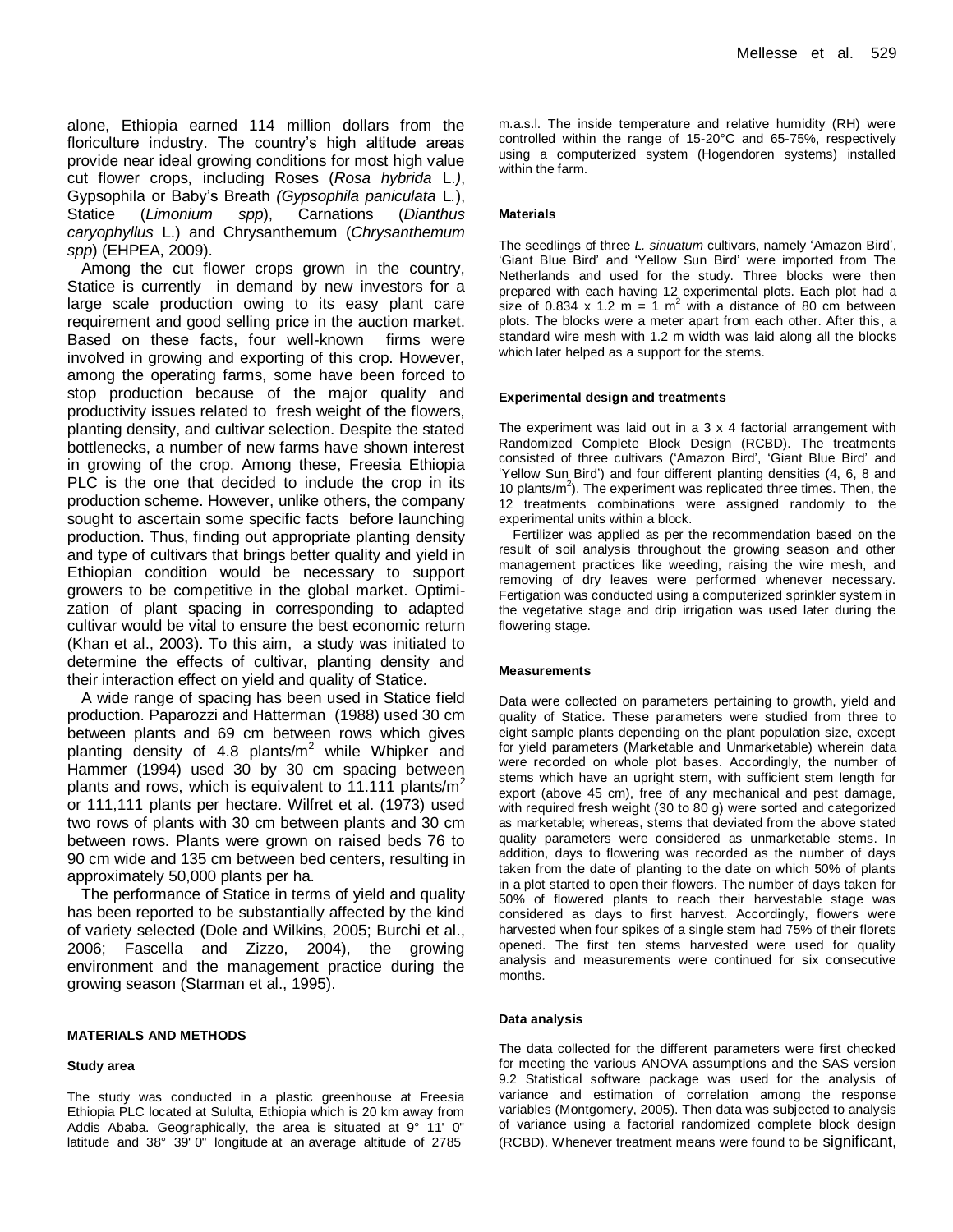| Days to 50% Flowering |
|-----------------------|
|                       |
| 47.44                 |
| 48.55                 |
| 48.33                 |
| 48.66                 |
| ns                    |
|                       |
| $53.50^{a}$           |
| $45.25^{b}$           |
| 46.00 <sup>b</sup>    |
| 1.1974                |
| 2.93                  |
|                       |

**Table 1.** Effect of Planting Density and Cultivar on Days to 50% Flowering

Means followed by different letters in the same column are significantly different at the 5 % level of probability; ns= non-significant difference



**Figure 1.** Influence of interaction between cultivar and planting density on days to first harvest

LSD at 5% was used to discriminate among the means.

# **RESULTS**

#### **Days to flowering**

A highly significant (P<0.01) variation was noticed among cultivars with respect to days to 50% flowering. On the other hand, no significant results were obtained among the different planting densities and for the interaction effects between cultivars and planting densities. Accordingly, the mean comparison for cultivars revealed that 'Yellow Sun Bird' (45.25 days) and 'Giant Blue Bird' (46.0 days) flowered earlier than the 'Amazon Bird' (53.5 days) (Table 1).

#### **Effect on days to first harvest**

As depicted in Figure 1, the interaction effect between cul-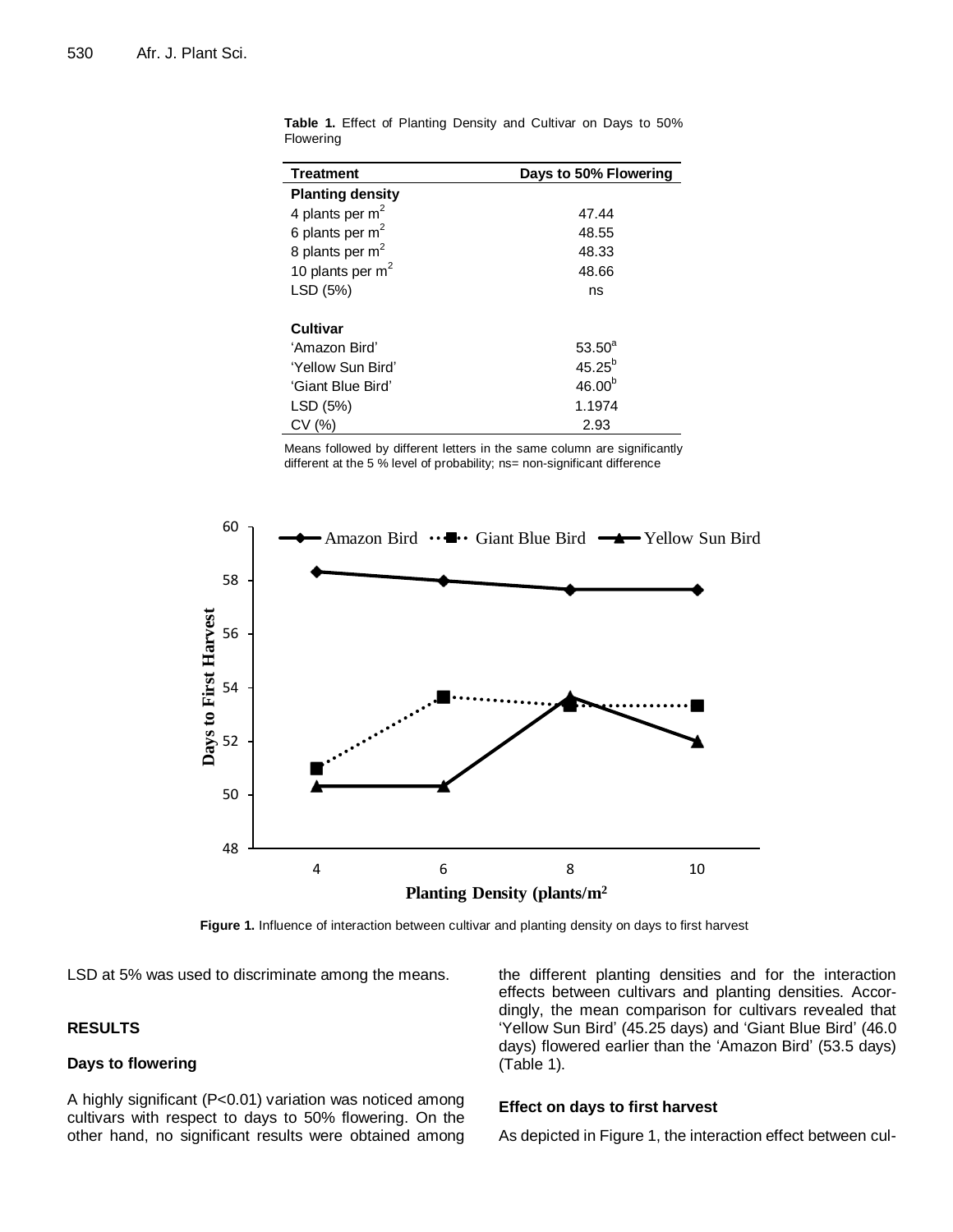**Table 2.** Effect of Planting Density and Cultivar on the Number of Marketable Stems

| <b>Treatments</b>       | Number of marketable stems/m |
|-------------------------|------------------------------|
| <b>Planting density</b> |                              |
| 4 plants per $m2$       | $14.30^{d}$                  |
| 6 plants per $m2$       | $21.15^{\circ}$              |
| 8 plants per $m2$       | $27.03^{b}$                  |
| 10 plants per $m2$      | $30.98^{a}$                  |
| LSD (5%)                | 1.0108                       |
| Cultivar                |                              |
| 'Amazon Bird'           | $19.79^{c}$                  |
| 'Yellow Sun Bird'       | $26.23^a$                    |
| 'Giant Blue Bird'       | $24.10^{b}$                  |
| LSD (5%)                | 0.8754                       |
| CV (%)                  | 4.42                         |

Means followed by different letters in the same column are significantly different at the 5 % level of probability. MS=Marketable Stems; ns= non-significant difference

tivars and planting densities on days to first harvest was found to be highly significant (P<0.01). Accordingly, 'Amazon Bird', in all planting densities, took a much longer time than the other cultivars, perhaps attributed to the fact that this cultivar took a longer time for its vegetative stage. On the contrary, the least number of days required for first harvest was noted for cultivar 'Yellow Sun Bird' in which planting at a density of 4 and 6 plants per  $m<sup>2</sup>$ resulted in a first harvest within a short time (50.33 days) probably because of the vigorous growth nature of the cultivar which was observed during the growing period. However, this was not significantly different from the 'Giant Blue Bird' cultivar which was planted at a density of 4 plants per m<sup>2</sup> (51.00 days).

#### **Marketable stems per plot**

A highly significant (P<0.0001) variation was observed among the cultivars and planting densities in relation to production of marketable stems per plot. However, there appeared to be no significant interaction effect among cultivars and planting densities. As indicated in Table 2, the highest number of marketable stems (30.98) was harvested at the maximum planting density (10 plants/m<sup>2</sup>) while the least (14.30) was obtained at the lowest planting density (4 plants/m<sup>2</sup>). As far as the variations among cultivars are concerned, 'Yellow Sun Bird' exhibited the highest number of marketable stems (26.23) when compared with the other two cultivars.

In order to determine the production dynamics, the trend for yield of marketable stems of the three cultivars under the different planting densities was observed for six months and the data were analyzed using the mean values for each month starting from the time of harvest (October). The result reveals that the number of marketable stems increased for the first four months and declined for the last two months in all the cultivars.

Among the cultivars, 'Yellow Sun Bird' gave the highest number of stems per plot in all the months under all planting densities. The three cultivars showed higher production from November to January. Such kinds of production dynamics could help growers to schedule their labor, agronomic practices, production period, and when to cut back the whole plant or replace it (Figure 2).

#### **Unmarketable stems per plot**

A highly significant variation was observed among the cultivars and planting densities in relation to production of unmarketable stems per plot. However, the interaction effect among cultivars and planting densities was found to be non significant. Consequently, the flower stems harvested from plots of the highest planting density (10 plants/ $m^2$ ) resulted in the maximum number of unmarketable stems. It appears that increased plant density has significantly raised not only the number of marketable stems but also the number of unmarketable stems. The least number of unmarketable stems were recorded for cultivar Giant Blue Bird which was statistically different from other two cultivars (Table 3).

In view of the temporal distribution of unmarketable stems of the three cultivars with different planting density, the mean values of each month (October to March) were used to analyze and determine the production dynamics. The result reveals that the number of unmarketable stems was lower for all the cultivars with their respective planting densities for the first three months but started to rise from the fourth month and reached to its highest amount in March (Figure 3). In most cases 'Amazon Bird' had the highest reject rate due to short stem length.

# **Quality parameters**

# **Fresh weight**

The results pertaining to fresh weight revealed that there was a highly significant variation among cultivars and planting densities. On the contrary, the interaction effect between cultivars and planting densities was found to be non significant. Referring to the effect of planting densities on fresh weight of flower stems, the obtained results depict that as planting density increased from 4 to 10 plants per  $m^2$ , fresh weight significantly decreased from 72.4 to 54.0 g (Table 4). Pertaining to cultivars difference in terms of fresh weight, 'Yellow Sun Bird' showed the highest fresh weight followed by 'Giant Blue Bird' and 'Amazon Bird' with fresh weight of 75.9, 62.2, and 56.5 g, respectively.

The mean fresh weight of flower stems of each cultivar planted at different planting densities was taken for six consecutive months and the data were analyzed using the mean values for each month (October to March). The result reveals that the fresh weight of the harvested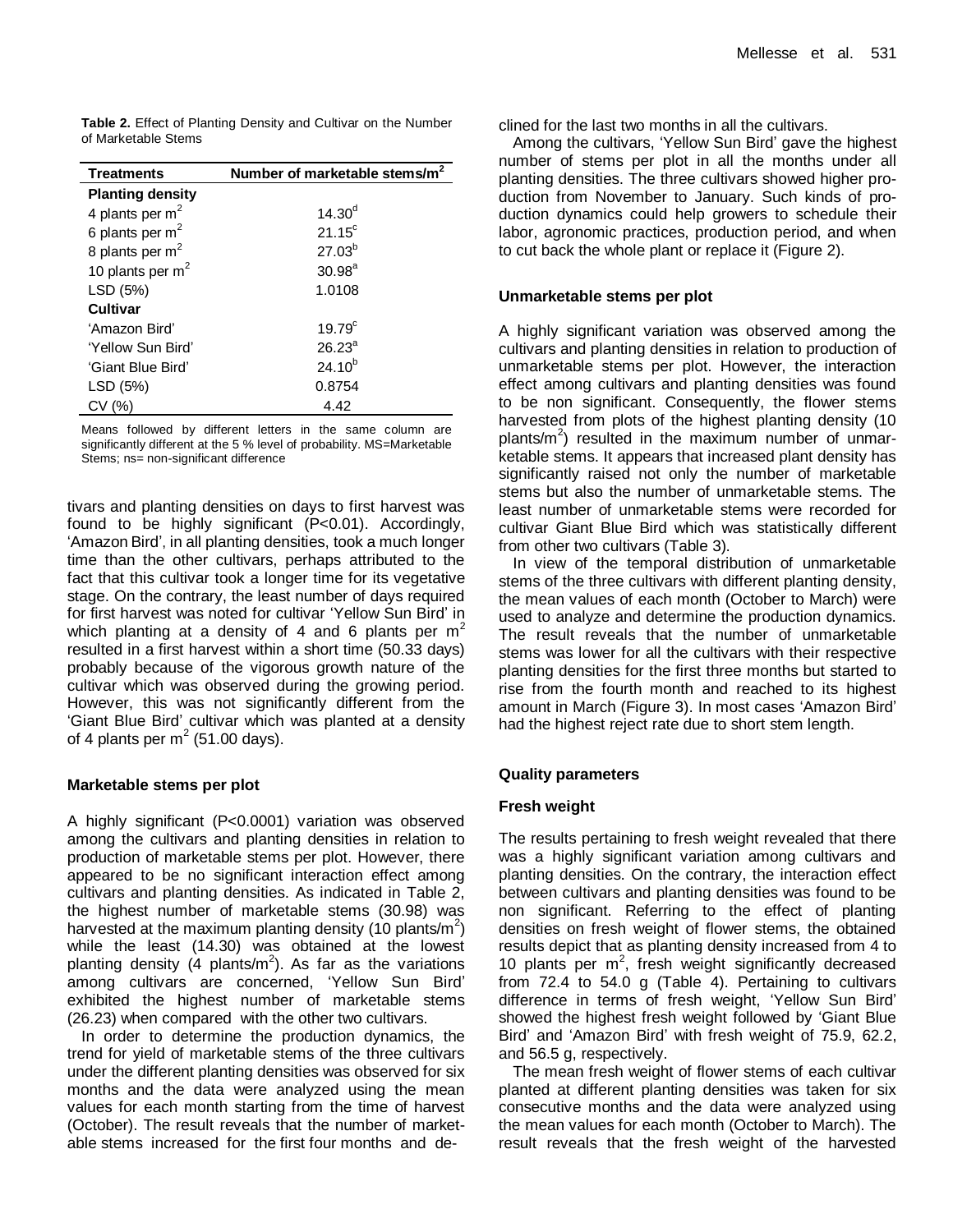

**Figure 2.** Trend of marketable stems of the three cultivars with different planting densities

| <b>Treatments</b>       | Number of unmarketable stems/m <sup>2</sup> |
|-------------------------|---------------------------------------------|
| <b>Planting density</b> |                                             |
| 4 plants per $m2$       | $2.84^{d}$                                  |
| 6 plants per $m2$       | $4.53^{\circ}$                              |
| 8 plants per $m2$       | 7.77 <sup>b</sup>                           |
| 10 plants per $m2$      | $11.16^{a}$                                 |
| LSD (5%)                | 0.5626                                      |
|                         |                                             |
| <b>Cultivar</b>         |                                             |
| 'Amazon Bird'           | 7.08 <sup>a</sup>                           |
| 'Yellow Sun Bird'       | $6.75^a$                                    |
| 'Giant Blue Bird'       | $5.88^{b}$                                  |
| LSD (5%)                | 0.4872                                      |
| CV(%)                   | 8.75                                        |

**Table 3.** Effect of planting density and cultivar on the number of unmarketable stems/ $m^2$ .

Means followed by different letters in the same column are significantly different at the 5 % level of probability; ns= non-significant difference

stems increased for the first two months and started to decrease in the next four months in all the cultivars and planting densities (Figure 4). The stems started to become unmarketable starting from February when the weight of each stem was less than the required quality (< 30 g).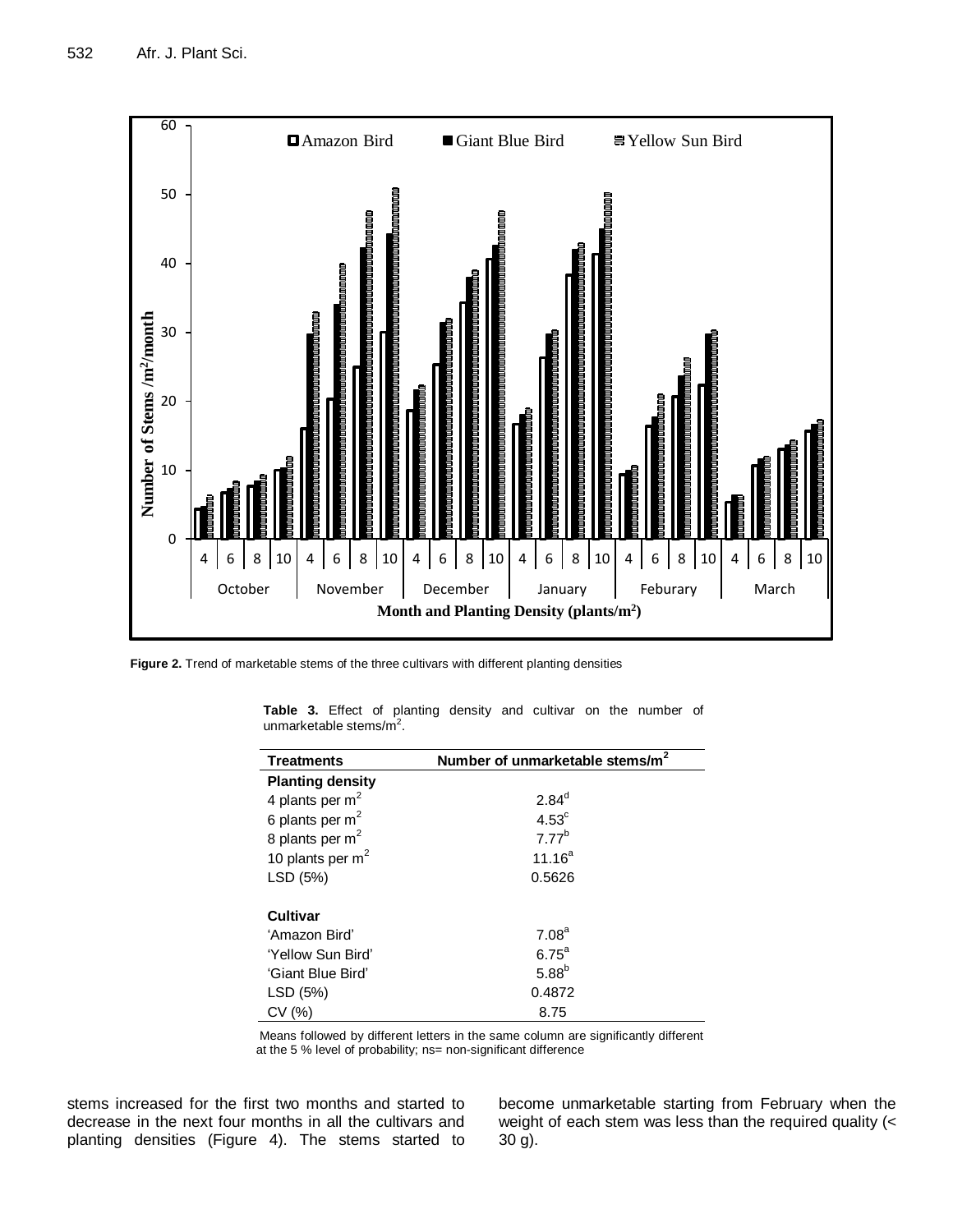

**Figure 3.** Trend of unmarketable stems of the three cultivars with different planting densities.

| <b>Treatment</b>        | Fresh weight of flower stems $(g/m2)$ |
|-------------------------|---------------------------------------|
| <b>Planting density</b> |                                       |
| 4 plants per $m2$       | $72.38^{a}$                           |
| 6 plants per $m2$       | $68.99^{b}$                           |
| 8 plants per $m2$       | 64.06 <sup>c</sup>                    |
| 10 plants per $m2$      | 54.00 <sup>d</sup>                    |
| LSD (5%)                | 2.2381                                |
|                         |                                       |
| <b>Cultivar</b>         |                                       |
| 'Amazon Bird'           | $56.52^{\circ}$                       |
| 'Yellow Sun Bird'       | $75.87^{\circ}$                       |
| 'Giant Blue Bird'       | $62.17^{b}$                           |
| LSD (5%)                | 1.9383                                |
| CV (%)                  | 3.53                                  |

**Table 4 .** Effect of planting density and cultivar on fresh weight flower stems.

Means followed by different letters in the same column are significantly different at the 5 % level of probability; ns= non-significant difference

# **Number of branches per stem**

other two cultivars (Table 5).

Highly significant variation was observed among cultivars in terms of the number of branches produced. Accordingly, cultivar 'Giant Blue Bird' was revealed to have many more branches per stem when judged against the

#### **Number of spikes**

The tested cultivars varied significantly with respect to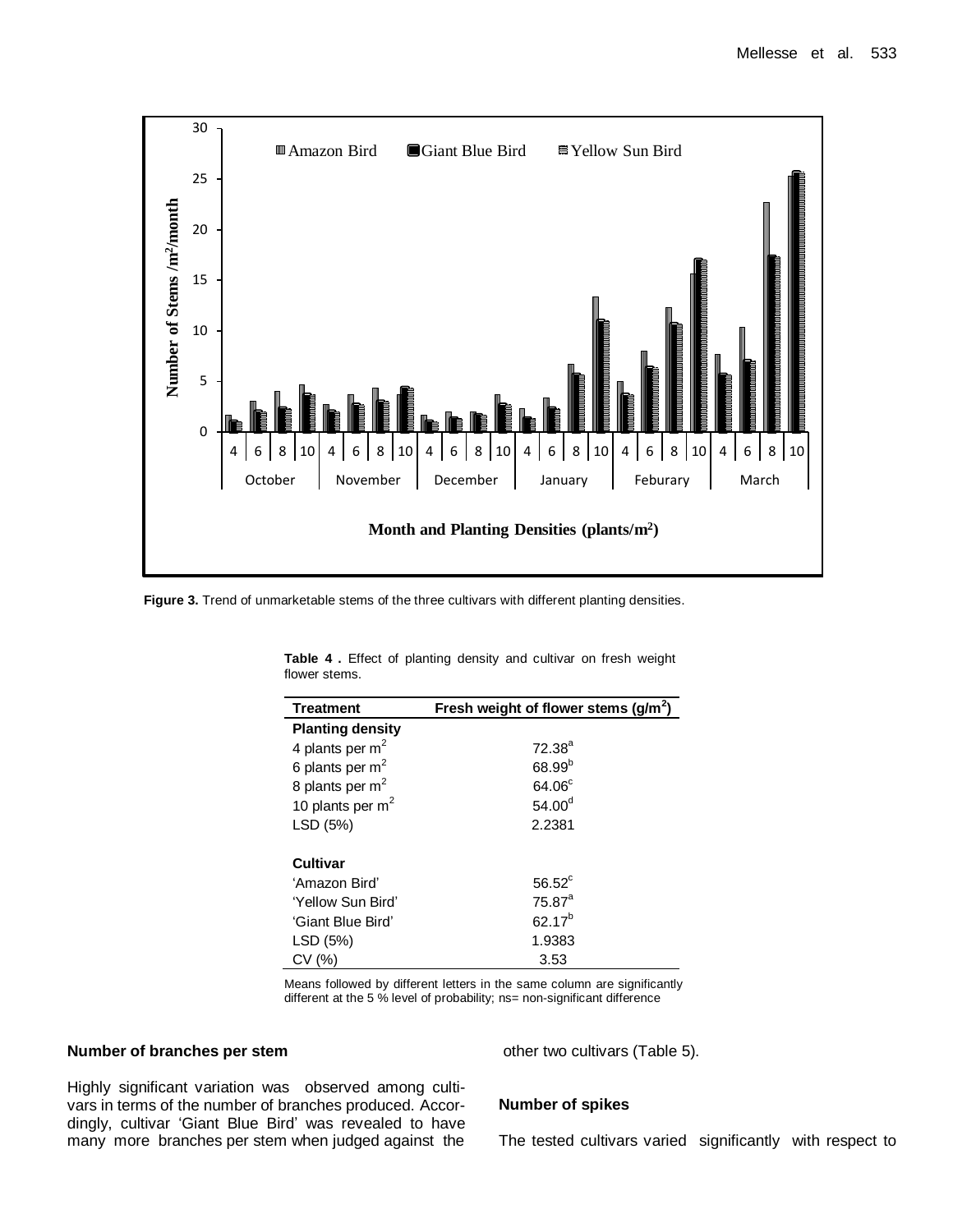

**Figure 4.** Trend of Fresh Weight of the three Cultivars with Different Planting Densities for six months

| Number of branches per plant |
|------------------------------|
|                              |
| 4.08                         |
| 4.19                         |
| 3.98                         |
| 3.93                         |
| ns                           |
|                              |
|                              |
| $3.70^\circ$                 |
| $3.89^{b}$                   |
| $4.54^{\circ}$               |
| 0.3404                       |
| 9.94                         |
|                              |

**Table 5.** Effect of planting density and cultivar on number of branches

Means followed by different letters in the same column are significantly different at the 5 % level of probability; ns= nonsignificant difference

the number of spikes produced. On the contrary, planting density and the interaction effect between the cultivars and the planting densities was found to be non signifycant. The results in Table 6 shows that the number of spikes produced by cultivar 'Giant Blue Bird' were higher than the other cultivars.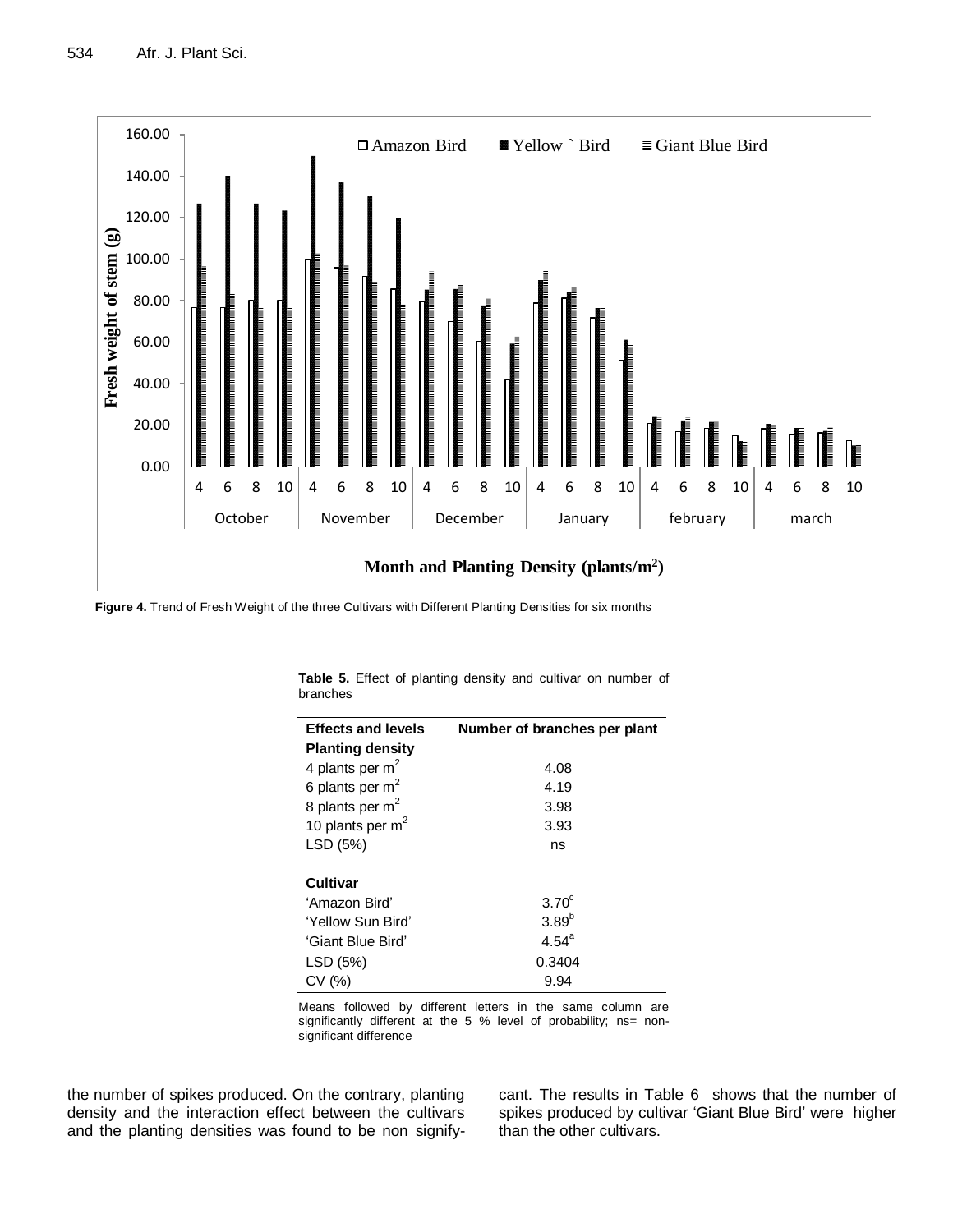**Table 6.** Effect of planting density and cultivar on number of spikes

| <b>Effects and Levels</b> | <b>Number of spikes</b> |
|---------------------------|-------------------------|
| <b>Planting density</b>   |                         |
| 4 plants per $m2$         | 8.30                    |
| 6 plants per $m2$         | 7.72                    |
| 8 plants per $m2$         | 7.55                    |
| 10 plants per $m2$        | 7.73                    |
| LSD (5%)                  | ns                      |
| Cultivar                  |                         |
| 'Amazon Bird'             | 6.83 <sup>b</sup>       |
| 'Yellow Sun Bird'         | 6.90 <sup>b</sup>       |
| 'Giant Blue Bird'         | $9.75^{\circ}$          |
| LSD (5%)                  | 0.5116                  |
| CV (%)                    | 7.72                    |

Means followed by different letters in the same column are significantly different at the 5 % level of probability; ns= non-significant difference

**Table 7.** Effect of planting density and cultivar on stem length

| <b>Effects and levels</b>   | Stem length (cm)   |
|-----------------------------|--------------------|
| <b>Planting density</b>     |                    |
| 4 plants per $m2$           | 71.57 <sup>c</sup> |
| 6 plants per $m2$           | $74.10^{b}$        |
| 8 plants per m <sup>2</sup> | $75.14^{b}$        |
| 10 plants per $m2$          | $78.23^a$          |
| LSD (5%)                    | 2.0621             |
| <b>Cultivar</b>             |                    |
| ʻAmazon Bird'               | 68.24 <sup>b</sup> |
| 'Yellow Sun Bird'           | $78.54^a$          |
| 'Giant Blue Bird'           | $77.50^a$          |
| LSD (5%)                    | 1.7858             |
| CV (%)                      | 2.82               |

Means followed by different letters in the same column are significantly different at the 5 % level of probability; ns= non-significant

# **Stem length**

The height of flower stems exhibited a highly significant variation among cultivars and planting densities. As a result, maximum stem length (78.23 cm) was obtained from the highest planting density (10 plants per  $m^2$ ) while the lowest stem length was noticed from smallest planting density (4 plants per  $m^{2}$ ). Among the cultivars, highest stem length (78.54 cm) was recorded from 'Yellow Sun Bird' which however was at par with cultivar 'Giant Blue Bird' (Table 7).

#### **Vase life**

A highly significant (P<0.01) difference was observed from

from the interaction between cultivars and planting densities with respect to the vase life of flower stems. The maximum number of days was recorded from cultivar 'Amazon Bird' planted at a density of 4 plants per  $m<sup>2</sup>$ (18.50). The shortest vase life was witnessed from 'Yellow Sun Bird' planted at 10 plants per  $m^2$  (10.91) (Figure 5).

#### **DISCUSSION**

Determining the optimum plant density for high value crops like Statice is vital to effectively contend in international markets which always demands superior quality products. Plant density affects plant growth as well as the yield and quality of crops. Plant density effects may vary with genotype, agro-climate condition of the growing area, etc (Singh et al., 2011).

The findings of this study have shown obvious variations among the means of the evaluated parameters used to assess the yield and quality of cut Statice cultivars.

From the present experiment, the significant effect of cultivars on the days to 50% flowering was demonstrated. This result possibly occurred due to the inherent variability that exists in the respective cultivars. Zizzo et al. (2003) reported similar types of variations.

The combined influence of planting density and cultivars on days to first harvest might be attributed to the dissimilarity of the cultivars in terms of growth nature. Such possible explanation was also forwarded by other authors (Dole and Wilkins, 2005; Tabassum et al., 2002).

On the other hand, the number of marketable flowers revealed an increasing trend with increasing planting densities. This result illustrated the existence of a positive relationship between planting densities and marketable yield. Obviously, as the number of plants per unit area increased, more marketable stems per unit area could be obtained provided that each plant has the capability to produce more under high competition. These results are in agreement with those of Mili and Sable (2003). On the contrary, it appears that increased plant density had increased not only the number of marketable stems but also the number of unmarketable stems. This may be substantiated by the fact that as the plants were crowded due to space limitation, their stem apparently tended not to grow upright resulting in stem-interlocking and then twisting and bending. Moreover, competition for light in crowded conditions may lead to lower photosynthate production and hence results in weaker and lighter (< 30 g) stems. The result obtained in this study is in conformity with what has been reported by Hossain et al. (2003). These authors suggested that optimum plant density guarantees the plants to grow properly through efficient consumption of [solar radiation](http://www.scialert.net/asci/result.php?searchin=Keywords&cat=&ascicat=ALL&Submit=Search&keyword=solar+radiation) and nutrients.

Regarding the temporal distribution of the flower stem gross product of the three cultivars under different planting densities, the result obtained reveals the existence of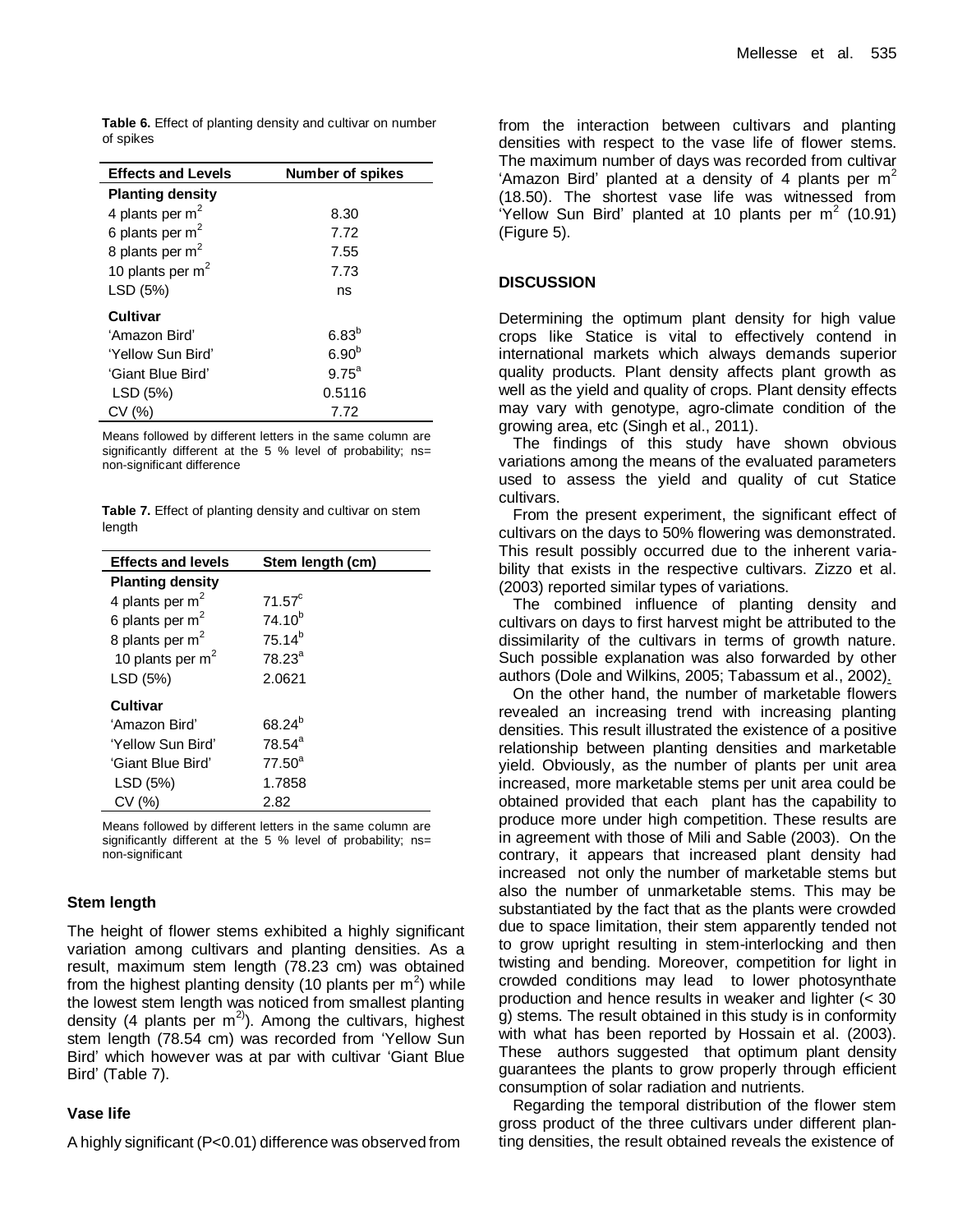

**Figure 5.** Influence of interaction effect of cultivar and planting density on vase life.

parallel relationship between marketable and unmarkedable yield. Proportionally, unmarketable yield for 'Amazon Bird' was found to be much higher than the other cultivars. Understanding of the yield dynamics throughout the length of the harvest period could help growers to schedule their labor, agronomic practices, production period, and when to cut back the whole plant or replace it.

The occurrence of variation in flower stem fresh weight due to differences in plant density and cultivar might be credited to the limited dry matter accumulation in the stems at higher planting densities owing the severe competition for light and nutrients and inherent variability of the genotypes. This result is in agreement with fact stated by Christine (1996).

The enlarged stem length due to varying of the plant density could be associated with the increased plant population per unit area which may cause poor light interception. Similar ideas were declared by Paparozzi and Hatterman (1988), Starman et al. (1995) and Christine (1996).

Similarly, in agreement with the present study, stem length was reported to vary with cultivar and spacing (Tabassum et al., 2002; Bakheit et al., 2012).

On the other hand, the observed higher vase life in the lower planting density might be due to the adequacy of the nutrients which ensured the presence of enough stored food in the harvested stems (Ghaffoor et al., 2000; Da Silva, 2003; Kazemi et al., 2011).

#### **Conclusion**

Foreign export is a key factor for building the economy of developing countries like Ethiopia. The floriculture industry in Ethiopia has been rapidly growing for the last five years. The country with all its resources has a big potential to expand its Agricultural export. Despite all these facts, research back up is known to be minimal.

In general, the investigation proved the existence of valid effects on the yield and quality of Statice as plant density and cultivars were varied. Cultivars 'Giant Blue Bird' and 'Yellow Sun Bird' exhibited the best performance in most of the considered quality and yield parameters and therefore can be recommended for the highlands area of Ethiopia. Moreover, from the tested planting densities, 10 plants per  $m^2$  had shown better results as compared to the other densities in terms of marketability, premium fresh weight and stem length. For realistic recommendation, however, further research should be conducted to find ways on how to deal with issues such as vase life improvement and the like.

# **ACKNOWLEDGEMENTS**

We are deeply grateful to Freesia Ethiopia Plc. for providing the greenhouse experimental area and planting materials used in this study. Besides, our thanks also go to all staff members of the company for their unreserved constant supports.